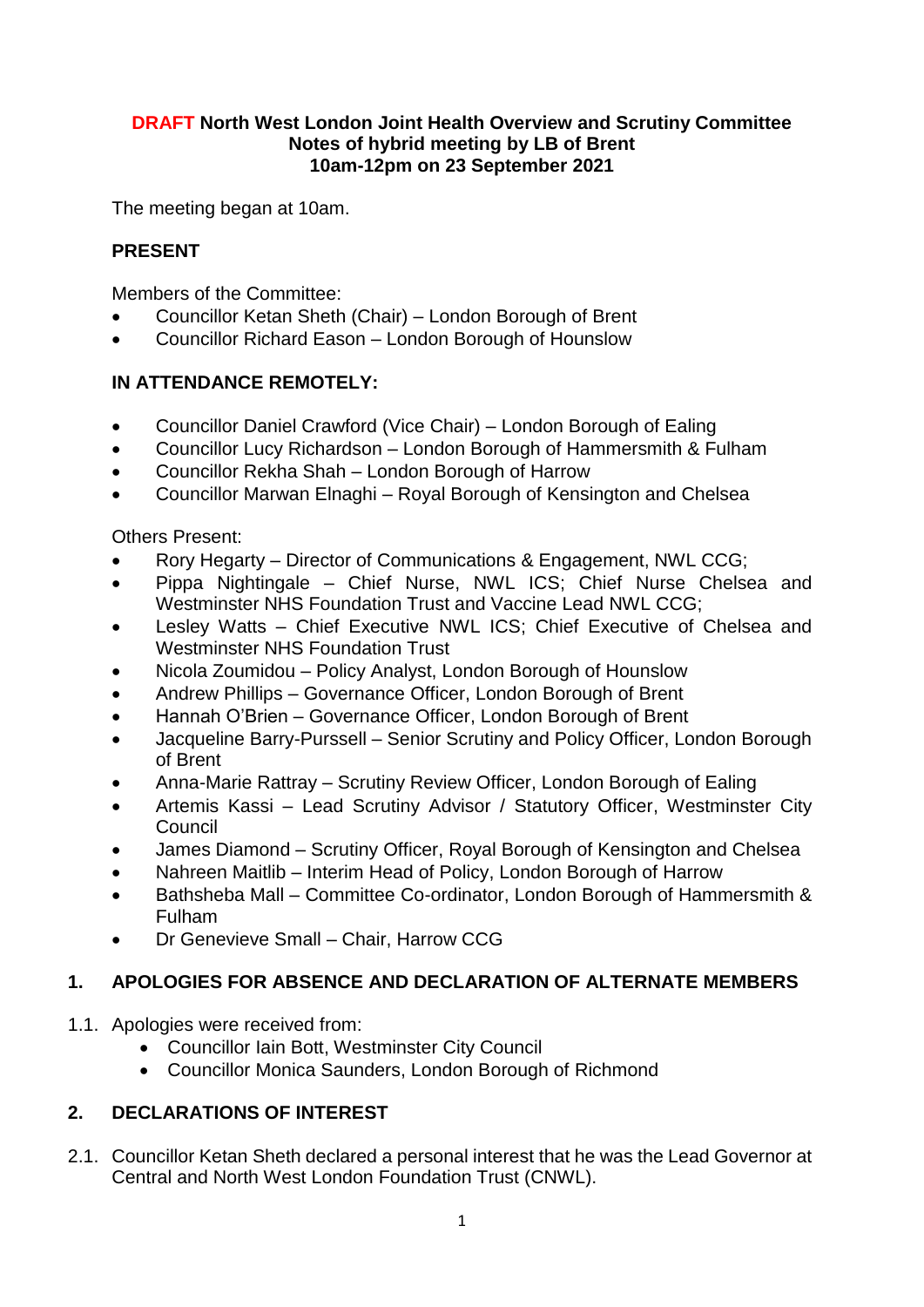## 3. **MINUTES OF THE MEETING HELD ON 4 JULY 2021**

3.1. The Committee reviewed the minutes of the last meeting, and following discussion it was

*It was agreed in principle, subject to ratification at the next quorate meeting:* 

**That the minutes of the meeting held on 4 July 2021 be agreed as a correct record of proceedings.**

## **4. MATTERS ARISING**

4.1. The Committee reviewed the minutes of the last meeting, and the Chair asked whether the action items had been completed. This would be reviewed via email after the meeting.

# **5. NORTH WEST LONDON NHS ACUTE HOSPITAL STRATEGY**

- 5.1. Toby Lambert (Director of Strategy, NWL ICS) introduced the item and gave an overview of the strategy. It was noted that the purpose of the report was to make colleagues aware of the new strategy as the move to the formal establishment of an integrated service occurred across North West London. The update also provided information on four sites in the Government's hospital building programme, those four sites being Hillingdon Hospital, St Mary's Hospital, Charing Cross Hospital and Hammersmith Hospital.
- 5.2. In introducing the report, he noted that:
	- Though this was labelled as an acute strategy, it was purely focused on the hospital sector.
	- Toby noted that the strategy focused on two narratives, one being assessing the top needs of the population and how this fed into outcomes and variations. After this the model of care could be analysed, with a particular focus on out of hospital care to look at what needed to happen within the hospital sector.
	- The second narrative was highlighting that hospitals were major building blocks in local communities, which meant assessing the redevelopment of hospitals to give an opportunity to address broader health inequalities.
	- Toby went through the narratives and the strategy for North West London hospitals, tying in to the overall acute strategy.
	- There had been an increase in emergency work, elective work, and now a growth in demand around mental health support, in children and young people in particular. Consideration was required for allocation of resources between all of these.
	- Collaboration was happening and welcomed by NHS and Local Authorities.
	- There had been open and transparent discussions with citizens and patients.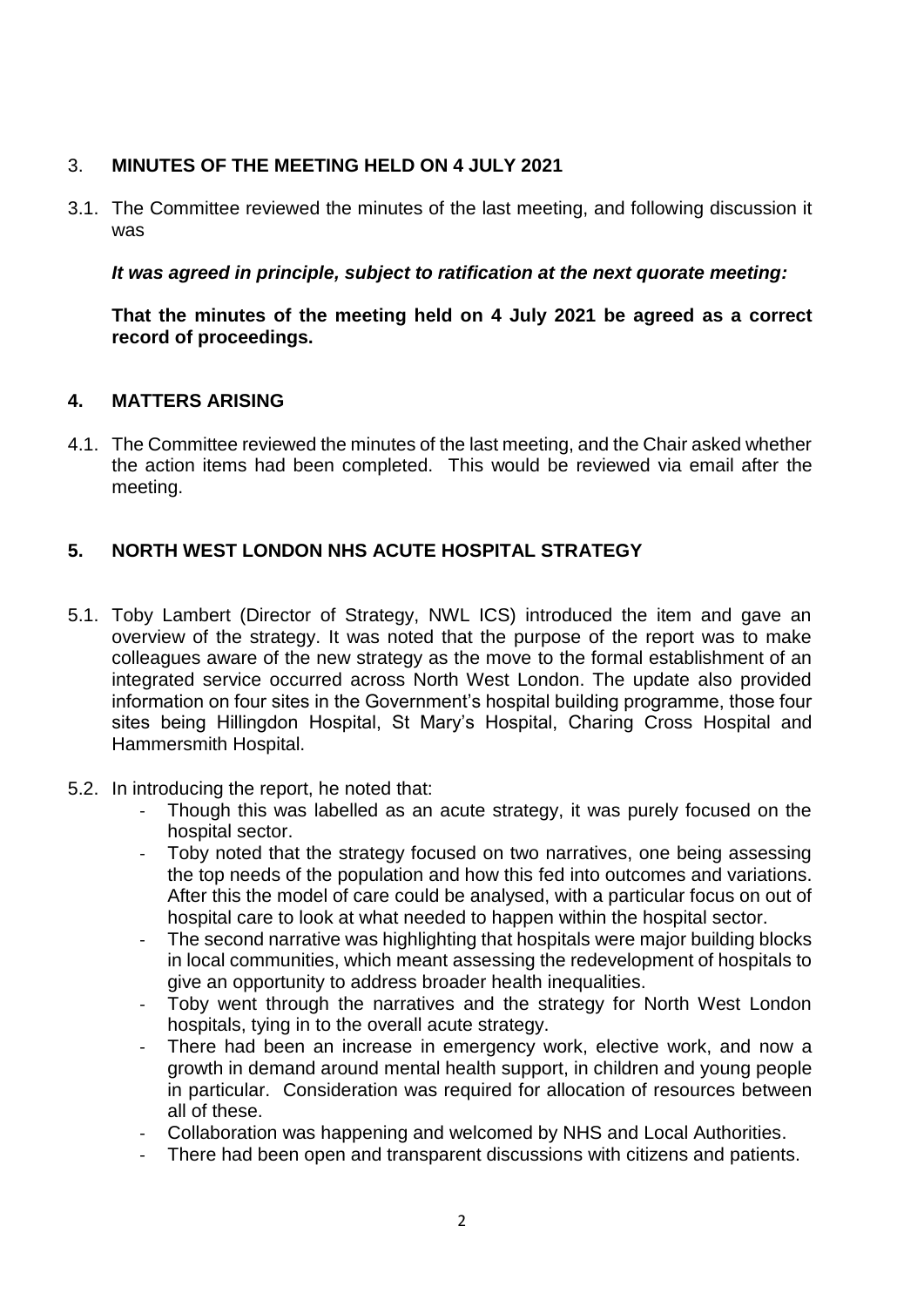- Lesley Watts paid tribute to her primary care colleagues, and advised that the NHS was committed to dealing with long-term issues.

The Chair thanked all NHS staff on behalf of the Committee. The Chair then invited questions to NHS representatives from Members of the Committee.

- 5.3 Cllr Richardson welcomed the duality of narratives, however raised concerns that some of the strategy was top heavy, noting that a more detailed/bottom up strategy could be provided in terms of the engagement activity. He added that it was important the local NHS recognised the importance of local needs with a hyper local approach, looking at the wider social determinants of health. The Committee would welcome the Strategy having more detail from residents, including patient interaction with receptionists and patient participation group feedback. Toby Lambert noted that the engagement approach was being worked on and a lot of the focus would be on population health inequality work which fed in to the strategy. He assured councillors that the hyper local inequalities work was happening and was happy to present further details to the Committee on how that might work in practice. In relation to how the strategy would include every patient's voice, including those difficult to hear from, the Committee were advised that patient reference groups could be expanded. The ICS looked to reach all communities to take part in those groups, and outreach work during the pandemic had established closer relationships with community leaders, faith leaders, and charity and third sector groups. A new engagement approach was in the pipeline to be launched in October 2021 which would focus on health inequalities. Toby Lambert advised that more information could be provided to the Committee then.
- 5.4. Cllr Elnaghi asked how the ICS would address variation in patient outcomes in terms of health inequalities, highlighting the need for more data driven content in order to build on the policies to develop the strategy. He felt the ICS should be going to the users, whether that be through going to schools, young adults and the wider community as well as building capacity to use services provided by pharmacists. Pippa Nightingale (Chief Nurse, NWL ICS; Chief Nurse Chelsea and Westminster NHS Foundation Trust and Vaccine Lead NWL CCG) noted that policy could be formulated through co-design rather than solely resident engagement. The co-design of a clinical pathway was noted as a policy which could assist with this goal. It was acknowledged by Lesley Watts (Chief Executive NWL ICS; Chief Executive of Chelsea and Westminster NHS Foundation Trust) that the approach should be for all NHS leaders and local authority colleagues to address inequalities and variation in outcomes. She felt this was demonstrated through mutual aid and the approach to elective care, where the longest waiters were being offered treatment from inner NWL hospitals. It was also highlighted that North-West London ICS had committed to a very fair and equitable approach.
- 5.5. Lesley Watts noted that this strategy was designed for both emergency and elective care procedures. This strategy did not stand on its own but with strategies for primary care, out of hospital care and local care. It was clarified that the strategy was starting to articulate how acute units and hospitals worked together to ensure that they could respond in the most positive way, to ensure that when patients needed to be in hospital there was capacity to take them in emergency and elective care.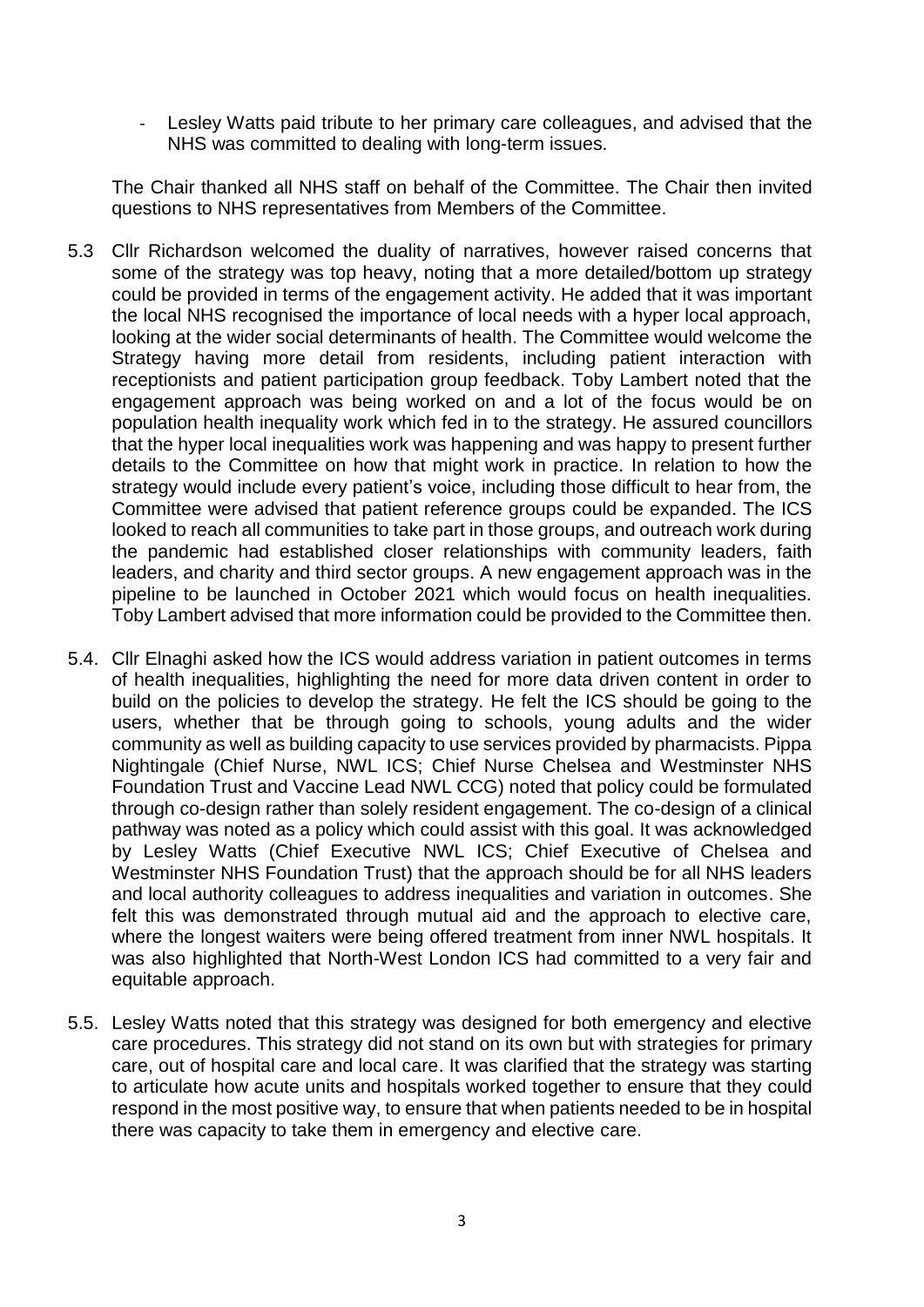- 5.6. The Committee would like to see the different initiatives discussed included in one strategy. Lesley Watts advised that the strategy was a work in progress and all the work streams discussed would be brought together, such as how housing and transport were integrated in to it. Rory Hegarty (Director of Communications) added that the new engagement approach due to be launched in October would include outreach with community groups and increasing that through local authority networks.
- 5.7. Cllr Crawford noted there was good commitment around the new hospitals programme, and queried how this would affect North West London hospitals. He felt that it would be good to learn more about the strategy in advance of its publication. Lesley Watts reassured the Committee that the new hospitals programme from central government would not lead to the closure of other local hospitals as it was designed to get hospitals built. The current hospitals in NWL being built within that programme were being built on the understanding they would provide the services they currently did. It was also stressed that inequalities would not be able to be addressed unless the ICS carefully considered how and where services were provided. Lesley Watts advised that this did not mean there would be no change, but any change would be considered together with patients, staff and other leaders such as Chief Executives of local authorities. As the programme was based on a no-change programme any change would require consultation and engagement.
- 5.8. In response to a query, the Committee were advised that there was a piece of work reviewing how many current ICU beds would be required in the longer term. The increase in number of beds had been retained until that work was done.
- 5.9. In relation to the use of pharmacists in the wider community, the Committee were advised that pharmacists were trained to be able to consult and prescribe medication, but were not currently used in that way, which could be further looked in to.
- 5.10.Cllr Eason asked whether the strategy would take account of projected population changes in the sector and of housing growth in many areas of North-West London such as Brent. He highlighted the strategy would need to consider the location of patients as well as workforce. This also related to transport systems by both road and rail, taking into consideration transport planning for London. It was noted that this strategy could contribute to transport planning. Toby Lambert confirmed that population growth had been accounted for in the strategy, using the higher end predictions from the latest GLA housing projections. In terms of transport, it was acknowledged that transport links which were in the pipeline would be considered for future planning.
- 5.11.Cllr Sheth asked what provisions had been made around primary care and GP services to ensure that locations could be fit and proper for healthcare. Dr Genevieve Small (Chair, Harrow CCG) explained that some of the challenges seen with new housing developments were that some of the planning was completed before Covid-19 and before the health perspective on infection control. It was felt that the resources and new builds should be made appropriate for the 'Covid age'. Dr Genevieve Small also stressed that, as well as the health services needed, it was important for new communities in emerging housing to be able to utilise existing local resources to access the wraparound support that would keep them well. It was noted that the holistic approach to care was important, and this included services such as mother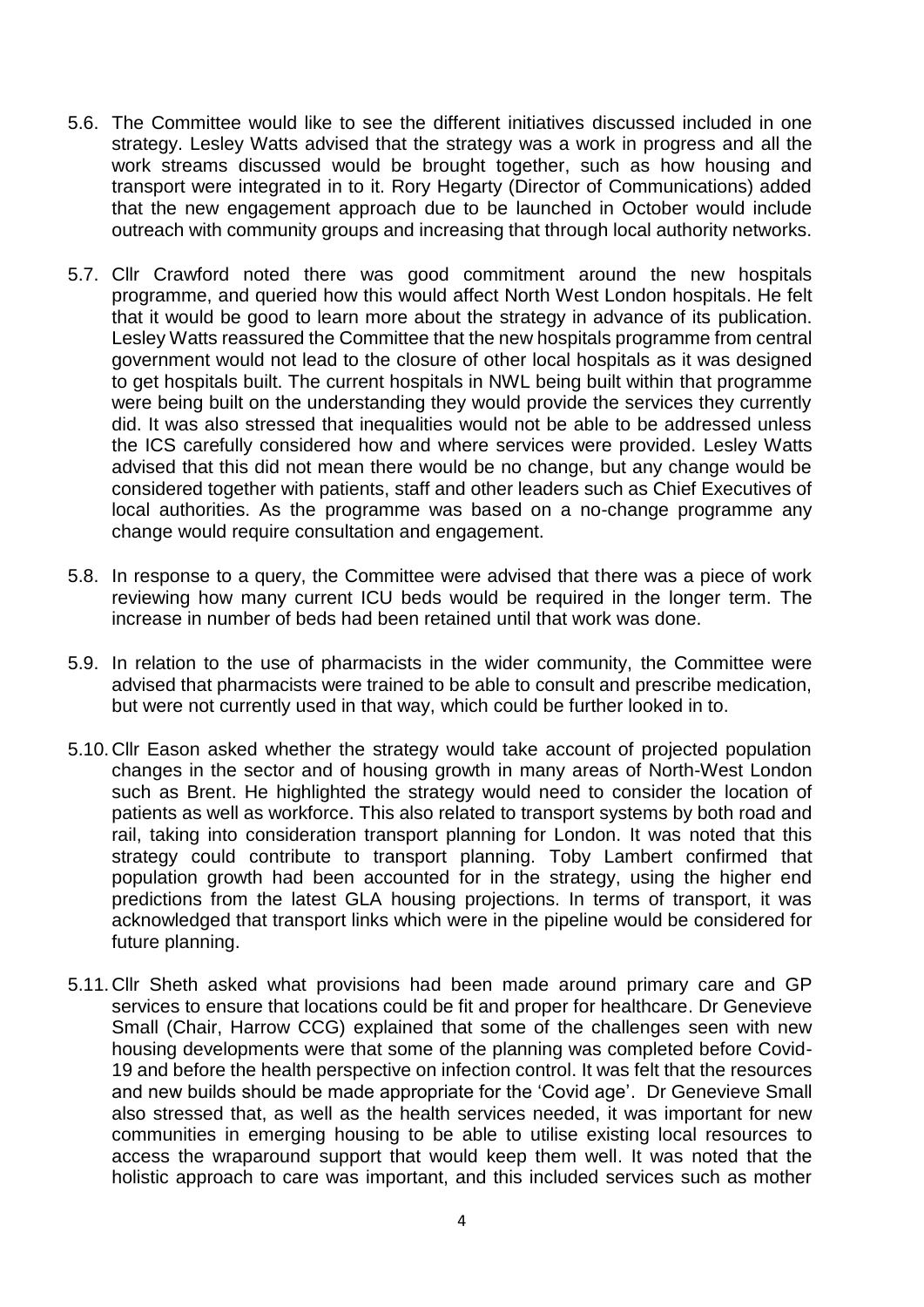and baby groups for new families, pharmacies and primary care, and was not focused exclusively on hospitals and outpatient departments. Finally, health colleagues felt it was important to strike a balance between community and hospital provision, as well as keeping up with changing demographics.

- 5.12.The Chair thanked health colleagues for their responses and closed the discussion. The Committee were invited to make recommendations with the following RESOLVED:
	- i) For an update on the acute strategy (including links with other strategies) to come back to the Committee at its December meeting.
	- ii) For the committee to review the acute strategy before being finalised.
	- iii) To note the report.

As well as recommendations, a number of requests for information were made during the discussion, recorded as follows:

- 1. For NHS colleagues to provide the committee with further details of the specific engagement activity underway focused on the acute strategy and future plans.
- 2. For NHS colleagues to provide the committee with details of the data being used to focus activity on reducing health inequalities.
- 3. For NHS Colleagues to provide the committee with a copy of the draft acute strategy.

## **6. INTEGRATED CARE SYSTEM (ICS) UPDATE**

- 6.1 Lesley Watts (Chief Executive NWL ICS; Chief Executive of Chelsea and Westminster NHS Foundation Trust) and Pippa Nightingale (Chief Nurse, NWL ICS; Chief Nurse Chelsea and Westminster NHS Foundation Trust and Vaccine Lead NWL CCG) introduced the item by stating that hospitals and GPs had resumed services and were very busy; including the national ambulance workload and emergency work, as reported nationally.
- 6.2 Pippa Nightingale spoke about the vaccination programme. There had been close to 3m vaccines given in North West London at the time of the meeting. There were now four arms to the vaccination programme. The first arm of the vaccination programme was the 'evergreen' offer', with 900 people vaccinated every week for their first or second dose in NWL. The second arm was the booster campaign, offered through vaccination centres, primary care settings and community settings for over 50s. The third arm was schools vaccinations which went live on Tuesday 21 September, with an 84% uptake from children in the first schools that went live. The aim was for every school in NWL to administer the first vaccine before October half term. The fourth arm of the programme was the third vaccine for Clinically Extremely Vulnerable cohort this was an additional vaccine rather than a booster as advised by the JCBI. The Committee were advised there were approximately 2.4m vaccinations that needed to be given over the next few months.
- 6.3 The Committee were provided with an update on vaccinations for those on the serious mental illness (SMI) register: over 60% of people aged 16-64 years old on the register had received at least one dose of the vaccination by the end of July. The ICS wanted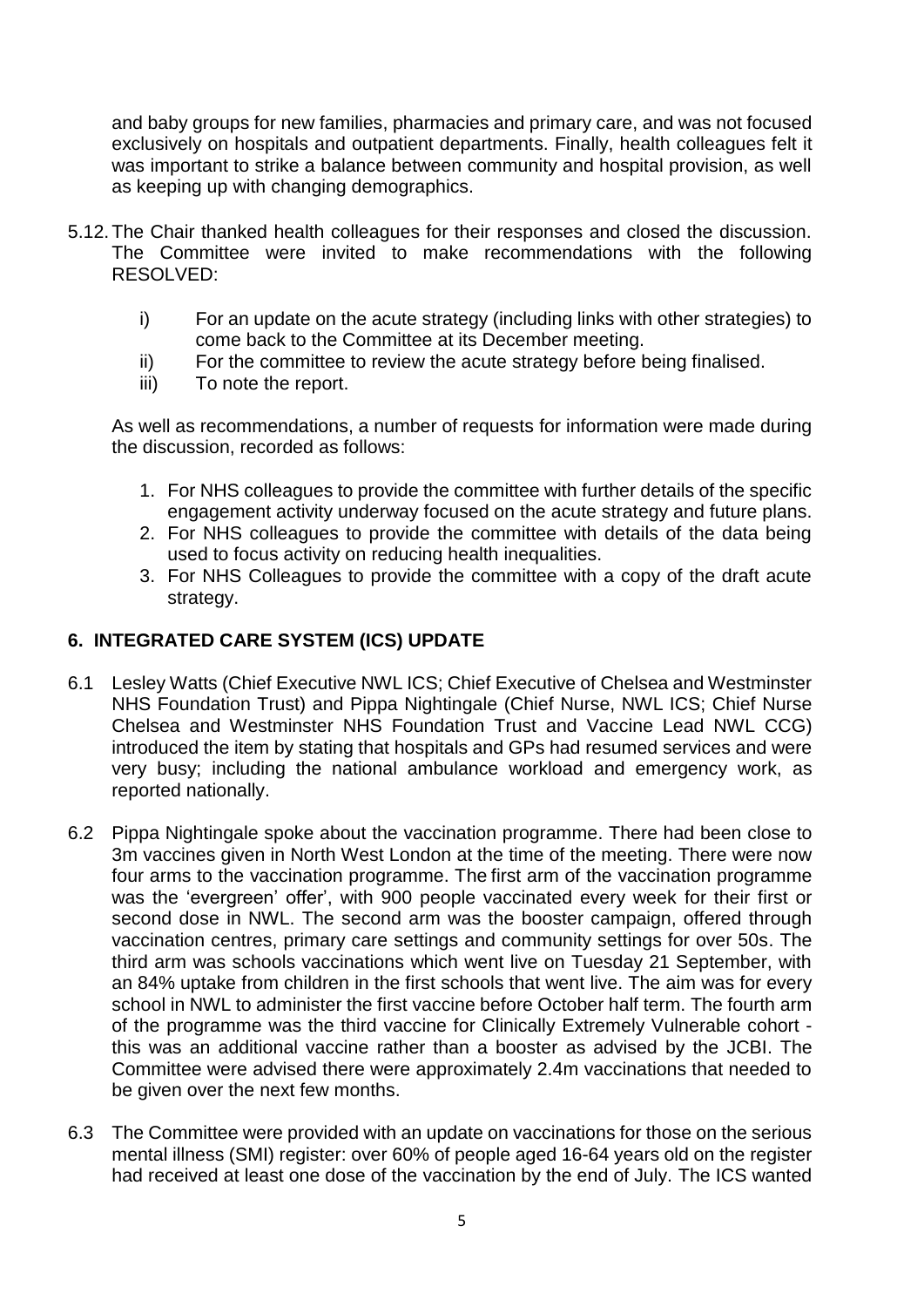to ensure a mental health assessment was in place for patients through primary care and that they had access to the vaccine as they were a vulnerable population. Primary care were making contact with those patients where they had not come forward to be vaccinated, and where those patients were coming forward to be vaccinated the ICS were trying to ensure that it was a 'meaningful contact' in one complete offer, for both mental health patients and those with learning disabilities. The Committee were advised that learning disability schools were proactively working with the ICS on vaccinations and the parents and carers of those children were engaged in the model. For example, there had been dedicated quiet times in vaccination centres to enable those with learning disabilities to be vaccinated, with learning disability colleagues there to support that. In relation to mental health in general, Lesley Watts advised that there had been an increase in the number of patients attending emergency departments, and the ICS were working closely with mental health units, particularly in child adolescent mental health, to ensure that the demand was met.

- 6.4 The Chair thanked Pippa Nightingale and Lesley Watts for their introduction and invited comments and questions from the Committee, with the following raised:
- 6.5 The Committee queried whether it was possible to get data from other boroughs to compare their vaccination figures for people on the serious mental health illness register. Pippa Nightingale confirmed that there was borough data that could be sent to the Committee.
- 6.6 The Chair asked about how Afghan refugees were being supported in NWL. ICS colleagues advised that this was an important piece of work. All 946 individuals originally accommodated in NWL had now been moved out of isolation hotels and into 'bridging' accommodation in inner London Boroughs within NWL. The Committee were advised that the Department for Health and Social Care commissioned the care to Afghan Refugees and the ICS had put in place a whole layer of healthcare provision on top of that. For example, the mental health team from CNWL had done a lot of mental health first aid, assessments and emergency treatment in order to support refugees who had experienced traumatic incidents. Additionally, those who had to leave imminently without essential medications were being contacted by GPs to understand their complete healthcare needs. There was also support for pregnant people and the right maternity pathways were in place, with 96 pregnant people currently in accommodation in North-West London being supported by 12 midwives with 1:1 support. The primary care offer involved 24 hour access to 111 support, prescription writing, and health assessments, where GPs were registering individuals and families in their practices and then doing a full health assessment. The Committee were advised that the situation was becoming more stable and NWL would continue to provide that support to people joining the population.
- 6.7 Cllr Eason highlighted section 2.7 of the report and the work on mental health crises care and suicide prevention, asking about the scale of this work across the 8 boroughs. It was noted by the ICS that this was an important piece of work in order to minimise mental health crises which resulted in suicide. It was noted that this was initially a scoping piece of work; scoping what services already existed in each Borough and learning from different boroughs which models of care could be most effective. The ICS had also looked wider with the National Health Transformation Board to see what places outside of NWL were doing to reduce mental health crises. It was confirmed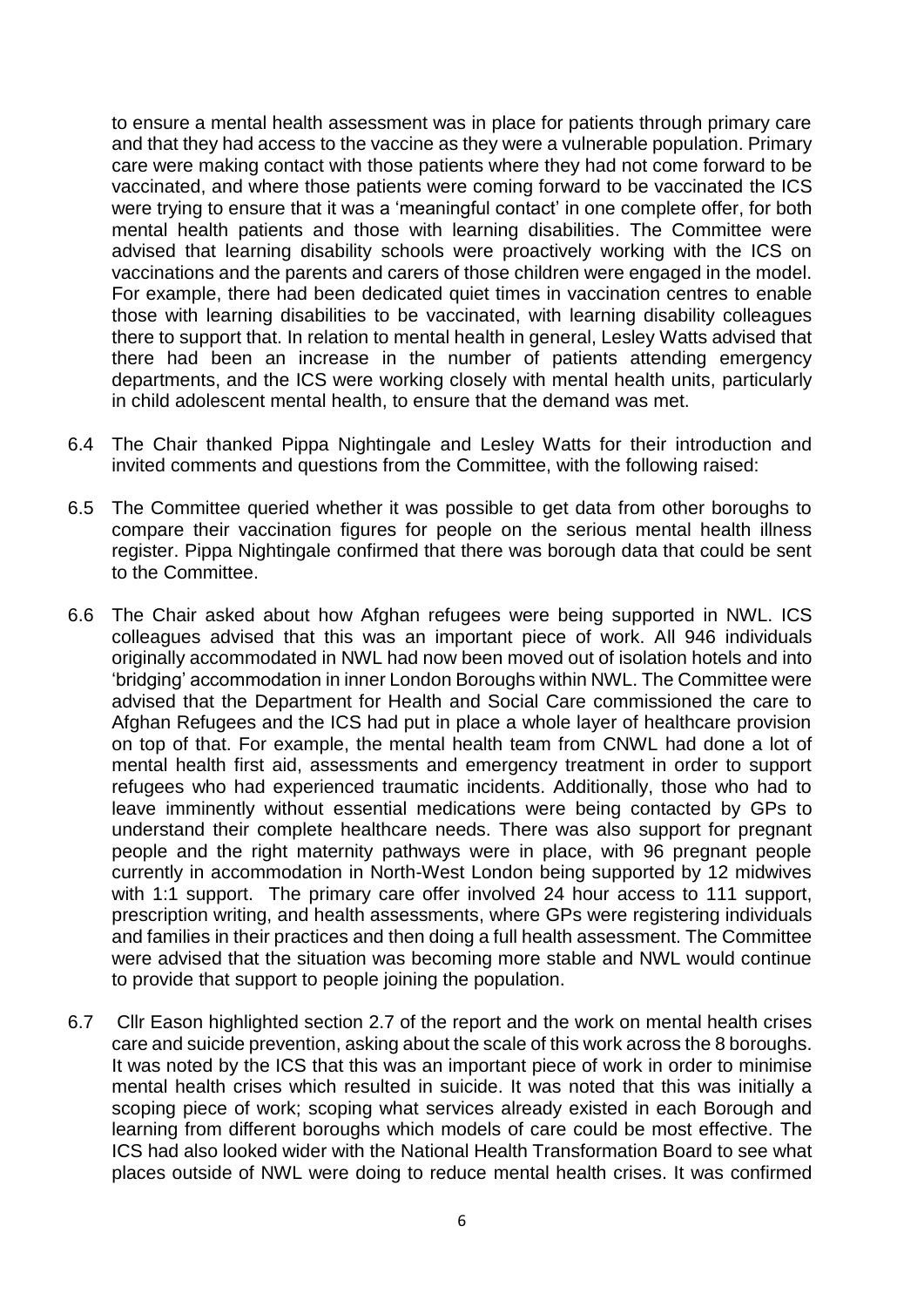that the ICS could report back what that model of care would look like. Lesley Watts added that it was a piece of work that was very important to the mental health offer in North-West London and there was a determination within the ICS that patients across the whole of NWL would have access to this service.

- 6.8 Cllr Eason noted that it was good to look at best practice nationally, and highlighted the importance of provision for those who may drop off the radar when moving locations or between boroughs.
- 6.9 Cllr Eason highlighted section 2.9 of the report relating to children's mental health, asking what the 35% access rate meant in terms of the other 65%. ICS colleagues highlighted that, during Covid-19, hospitals had seen that when children were presenting in crisis it was the first time they had presented and they were not previously known to mental health services, which was unusual previously. The number of children and young people presenting was increasing, and the age range was becoming younger. This had changed the way that care needed to be provided. Support in schools was being expanded and the children's mental health team had done some successful co-production with children and young people so that they could access care in other places. Where children presented in A&E they often stayed a long time in a specialist bed, so the ICS were looking for somewhere those children could be admitted for a short period of time with intensive support to get them back in to their home environment. There was not a one size fits all answer on this issue. In relation to the query regarding the 35% access rate, the Committee were advised that this was a national target for children and young people being seen, referred and treated in a timely way from when they first presented.
- 6.10 Cllr Richardson was interested to know more about co-production with young people and which boroughs this had been implemented in. It was clarified that many of the charity arms had supported this work which had been building momentum before Covid-19; this work was supported by Arsenal and Chelsea football clubs, who had a huge mental health and youth work provision. They had brought children from across the whole of NWL to take part in the sessions with 72 children attending over the 3 sessions. These were children who were previously known to mental health services, either through schools, online platforms or through tertiary mental health support. The Committee were advised that the sessions looked at what the mental health system should look like and was interesting, with the ICS looking to do more of this type of work. From this consultation, it was noted 24/7 online support was the preferred medium for a lot of young people accessing mental health support. Regarding online platform support offers, it was noted that there were currently three in existence. One was run by the Royal Minds Mental Health Trust, which had been commissioned for adolescents' mental health and wellbeing. There was also the Kooth interactive platform which could be accessed by children when they need support such as talking therapies and support groups. It was noted as being important to work in partnership with education to signpost these services.
- 6.11 Regarding the delivery of the vaccination programme, Cllr Richardson noted that Brent had very little administered by pharmacies; additionally half of the NWL boroughs were below average in terms of take-up and she queried how mistrust and misinformation around the vaccine was being addressed. Pippa Nightingale explained that, in terms of Brent's uptake in pharmacies, Brent had fewer pharmacies offering vaccinations in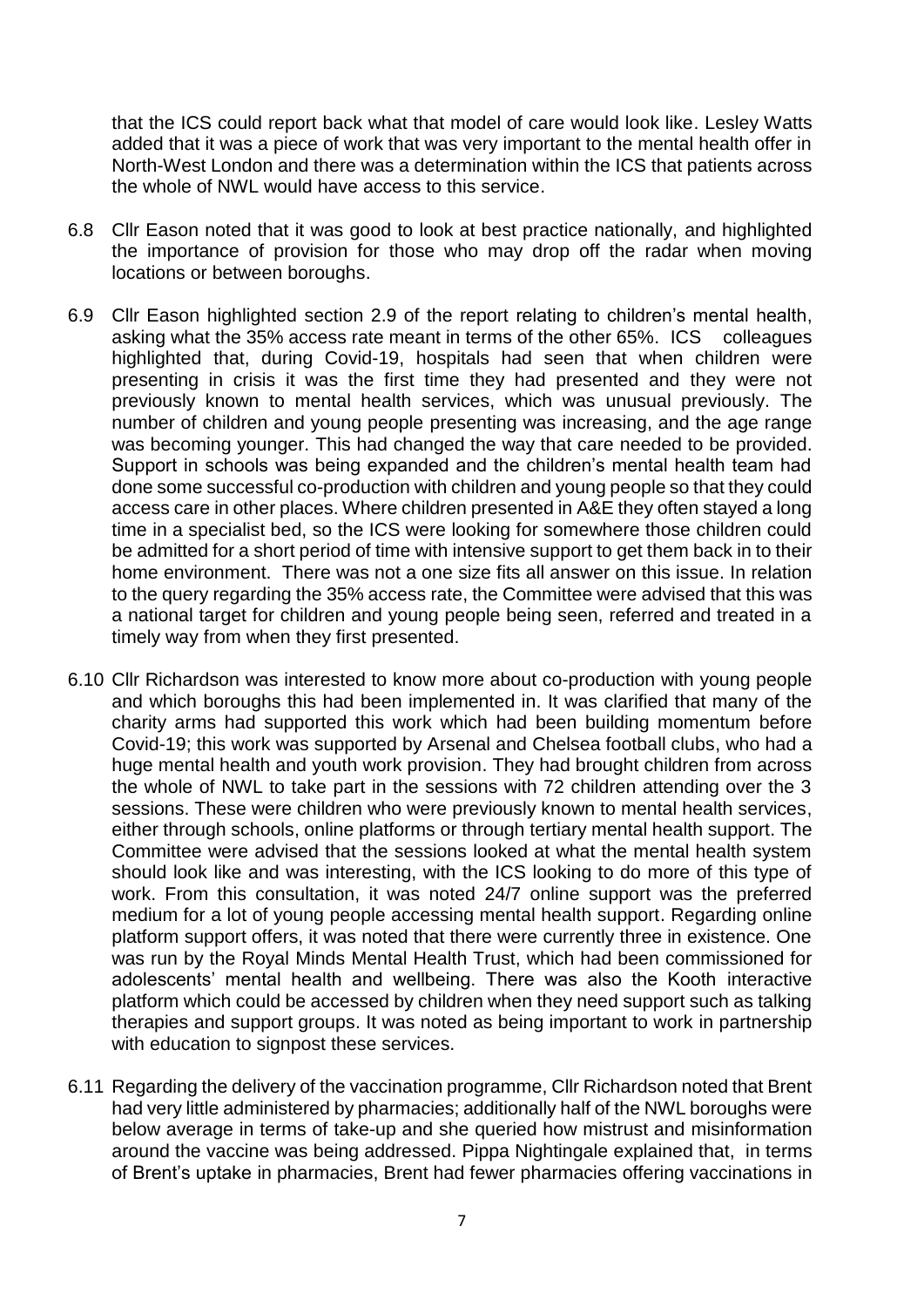the first stage of the programme, but now had 8 pharmacies offering the vaccination, so there may be a switch in the data following those additions. In terms of the low vaccine uptake in NWL, it was noted that some ONS data was outdated and did not reflect who was in the borough; however, public health messages still needed to be shared with the public and the ICS continued to do that and continued to see more people coming forward to be vaccinated. There were 46 pharmacists across NWL going live to administer vaccines over the next 2 weeks, which would address some of the public concerns about travelling to receive the vaccine. It was also hoped that the roll-out of the flu vaccine could provide meaningful conversations around receiving the Covid vaccine as well.

- 6.12 On the issue of vaccine hesitancy and the reasons for that, Lesley Watts noted that this data had not been recorded. The Committee queried whether this meant engagement with communities regarding the vaccine needed to be stepped up. ICS colleagues advised that health and the local authority were working together on this as it was a symptom of a much wider issue around mistrust. The Committee heard that one of the reasons integrated working had stepped up and had gone more at pace recently was to look in to these issues, as there would be multiple issues around the health of some of those populations that did not want to be vaccinated that needed to be understood. The Committee were advised that the work was started and would take time as there was no easy fix, but that the ICS needed to be consistent and determined and work hard with other partners to address these issues.
- 6.13 Cllr Crawford asked for more inequalities data to be provided when it became available. ICS colleagues advised that work was needed to understand how population health spoke to the JSNA in each borough. The ICS collaborated with Public Health Directors and local authority Chief Executives to ensure they had the best information available to inform the strategy for addressing inequalities.
- 6.14 Responding to a query relating to the involvement charter, Rory Hegarty (Director of Communications, NWL ICS) advised that the charter had been co-produced with residents and then published for consultation, which had received good feedback. The feedback was being worked through and the final document would be published in October to form part of the approach to engagement and inequality.
- 6.15 Cllr Eason moved on to the financial implications of the report and the underlying deficit of £453m, rising to £500m. Given the financial position of the NHS, he queried how achievable the savings programme was to close that gap. Lesley Watts answered that these were large figures which spoke to a variation across NWL that had been longstanding. There was an understanding of what it was that generated the deficit and the ICS had tried to be as transparent as possible in describing that deficit, and had provided clarity about the duties and responsibilities to drive out that variation. It was clarified that the solution to the deficit was not a one year fix, and may take a number of years to resolve. There was a need to ensure any cost inefficiencies were understood and driven out in relation to corporate costs and the provision of direct care. Lesley Watts chaired the Financial Recovery Board across the system, examining these issues for each individual provider in some detail. This was data driven to ensure that, where the ICS could see that some places were much more expensive than others to provide the same care, there was a work programme to drive out those costs. The programme was large and there were positives in terms of the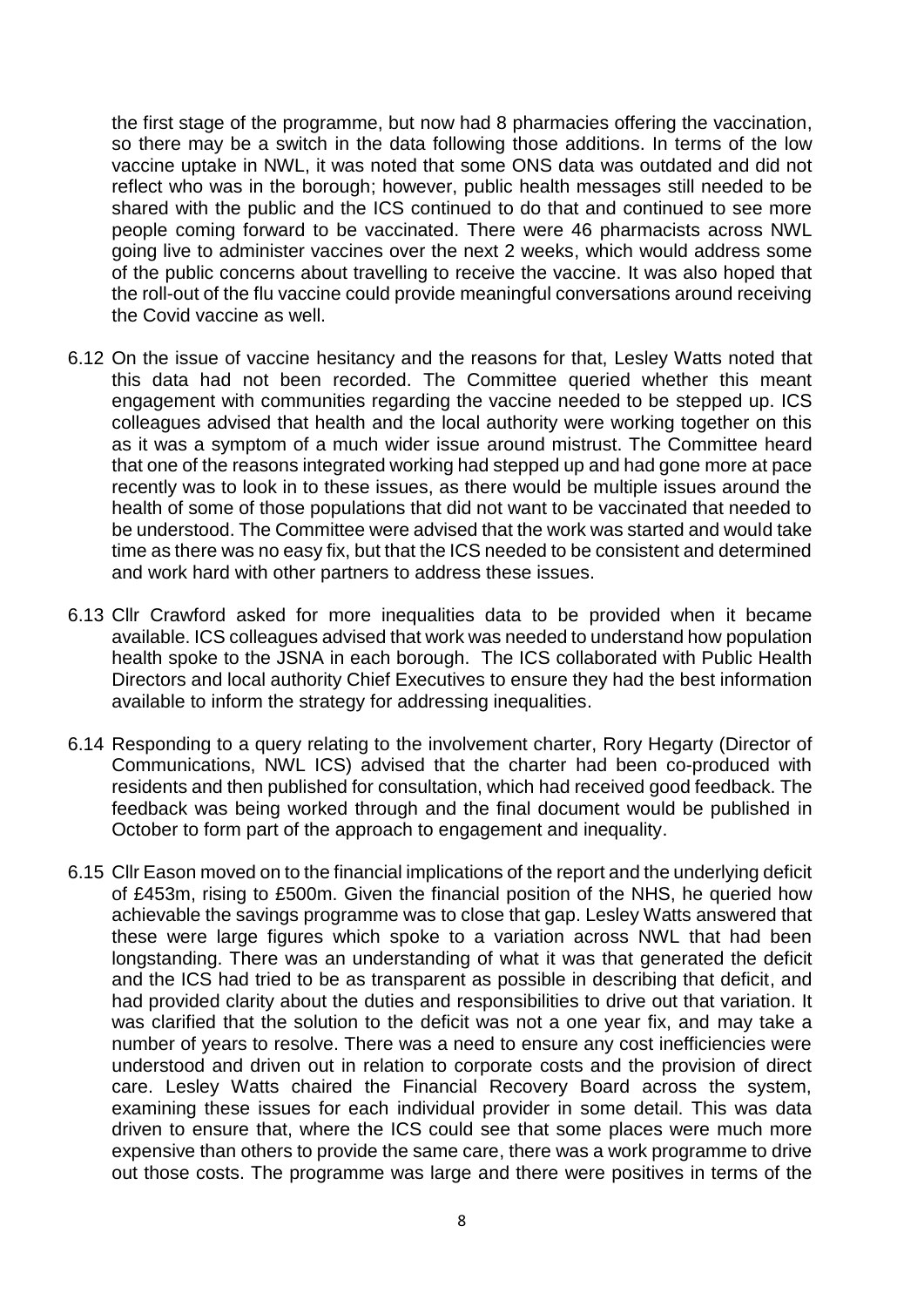collaboration from all parts of the system to make sure money was used properly and fairly. The Committee heard that there was commitment from everyone within the system to be transparent and have an open book approach to see what was spent on what, and there was oversight from London and national bodies. The ICS were happy to bring an update on this piece of work to Committee on a regular basis.

- 6.16 In relation to the ambulance service and 111 pressures, the Committee was advised that North West London lead on the contracting for the London Ambulance Service (LAS) across London. Lesley Watts advised that all ambulance services, including in London, were under intense pressure currently, and there was work going on across the system on that problem. There had been a recent discussion with local authorities about the intention to treat patients in their own homes to ease that demand, through the hearing tree (seeing patients over the phone) and the seeing tree (going in to patients homes). The paramedics attending people in their homes had been upskilled to treat patients on the scene and reduce the need for conveyancing, which had made a real difference. It was added that it was important to recognise that an ambulance was not a conveyance and only for emergencies, a point which needed to be emphasised to the public and which the NHS were doing a piece of work on to communicate with the public.
- 6.17 The Chair thanked those present for their contributions and drew the item to a close. A number of information requests were made throughout the discussion, recorded as follows:
	- 1. For NHS Colleagues to provide the committee with details of the Mental Health Model of Care.
	- 2. For NHS colleagues to provide the committee with vaccination comparison data at borough level in the context of mental health and learning disability.
	- 3. For NHS colleagues to provide the committee with further information on health inequalities (reference report that is due later in Sept).
	- 4. For NHS colleagues to provide the committee with a copy of the Involvement Charter when it is published in October.
	- 5. For NHS colleagues to provide the committee with an update on the financial challenges on a regular basis – and at the next NWLJHOSC meeting on 14 December.
	- 6. For NHS colleagues to provide the committee with an update on service demand, conveyancing and response times on a regular basis as we move through the Autumn/Winter period.

## **7 NORTH WEST LONDON NHS DIGITAL STRATEGY**

7.1. Kevin Jarrold (Chief Information Officer, Imperial College Healthcare NHS Trust) introduced the report which provided an overview of the progress being made with the development of the digital, data and technology transformation plan for the NWL ICS. The committee were informed that the document shared was a first draft on the strategy going forward.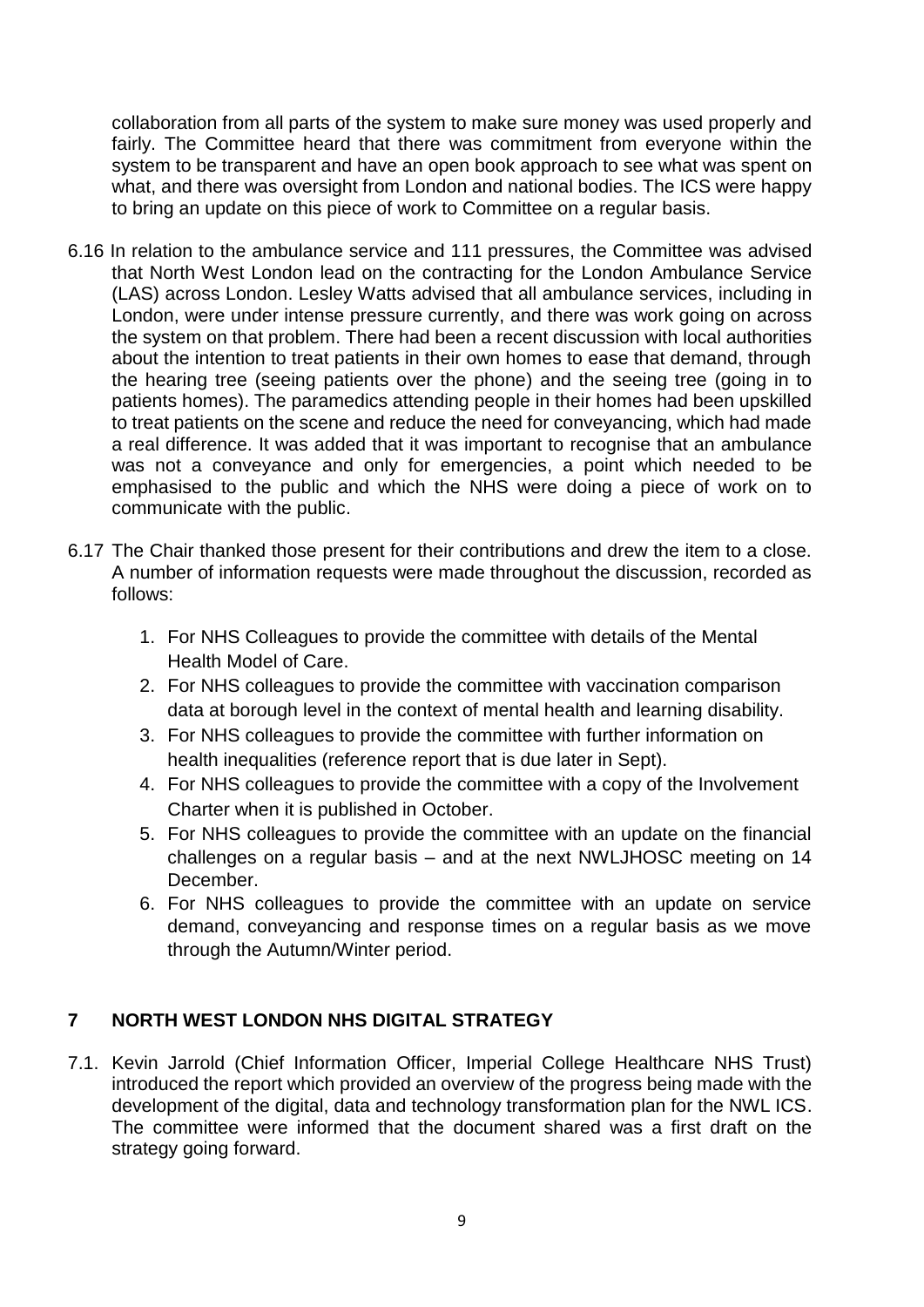- 7.2. The main points of the presentation were noted below:
	- It was noted that the strategy intended to build on the lessons learned from the pandemic response, delivering an unprecedented scale and pace of digital transformation.
	- The ability to share patient records was acknowledged as being important, as well as the resilience of infrastructure.
	- Kevin then went through the collective approach and the seven steps which were outlined in the document, with particular emphasis on a shift from paper to electronic records and documentation.
	- The Northwest London Care Information Exchange was referenced as the largest patient portal in the country, enabling the sharing of patient records with a patient so they could view it themselves and add their own information should they choose to. There were also three social services departments now able to access that to look at the Covid status of the patient and to record and save documents there.
	- Complex care pathways were also referenced, ensuring that the capability was in place to support this process, as well as developing the data strategy to exploit that data to deliver benefit to both clinicians and patients.
- 7.3. The Chair then invited questions from members of the committee, noted below:
- 7.4. Cllr Elnaghi noted that the pandemic had affected digital transformation, referencing those who were digitally excluded and asking how those barriers were being handled. Kevin Jarrold responded that there were two aspects to the work; one was focussed on putting good technology in the hands of patients and clinicians, so that interactions that were previously face to face and were now digital could be a universally good experience for both the patient and the clinician. The second strand was looking at how the issue of digital inclusion could be dealt with. It was noted that there was an ambition to form a standardised approach to technology across primary care, community care and mental health care, working with providers to get the technology capability required. It was acknowledged that this was an exercise that would take time as this was dependent on the products on the market and whether they worked for each provider. It was also noted that there was the issue of how digital support could be provided to those who did not have digital equipment, which was being worked on in alignment with the population health inequalities workflow, as well as various pilot initiatives looking at how tablets could be made available to those who do not have access to them.
- 7.5. Cllr Richardson raised a point around patient data sharing with third parties; querying whether the deadline extension from the 23<sup>rd</sup> of June to 1<sup>st</sup> September was sufficient time to opt out, and whether there were figures for those who had elected to opt out. Kevin Jarrold assured the Committee that patient confidentiality was taken very seriously and there were annual training sessions for all staff on the importance of confidentiality. The primary focus for NWL was to ensure clinicians had the information they needed available to treat a patient, which was also important to patients. Kevin Jarrold did not have the data for how many people in Northwest London had opted out of their data being used for secondary purposes, but could gather that information. In relation to third party sharing, the Committee was informed that the NHS made use of third parties to manage and process data, but under very strict data protection controls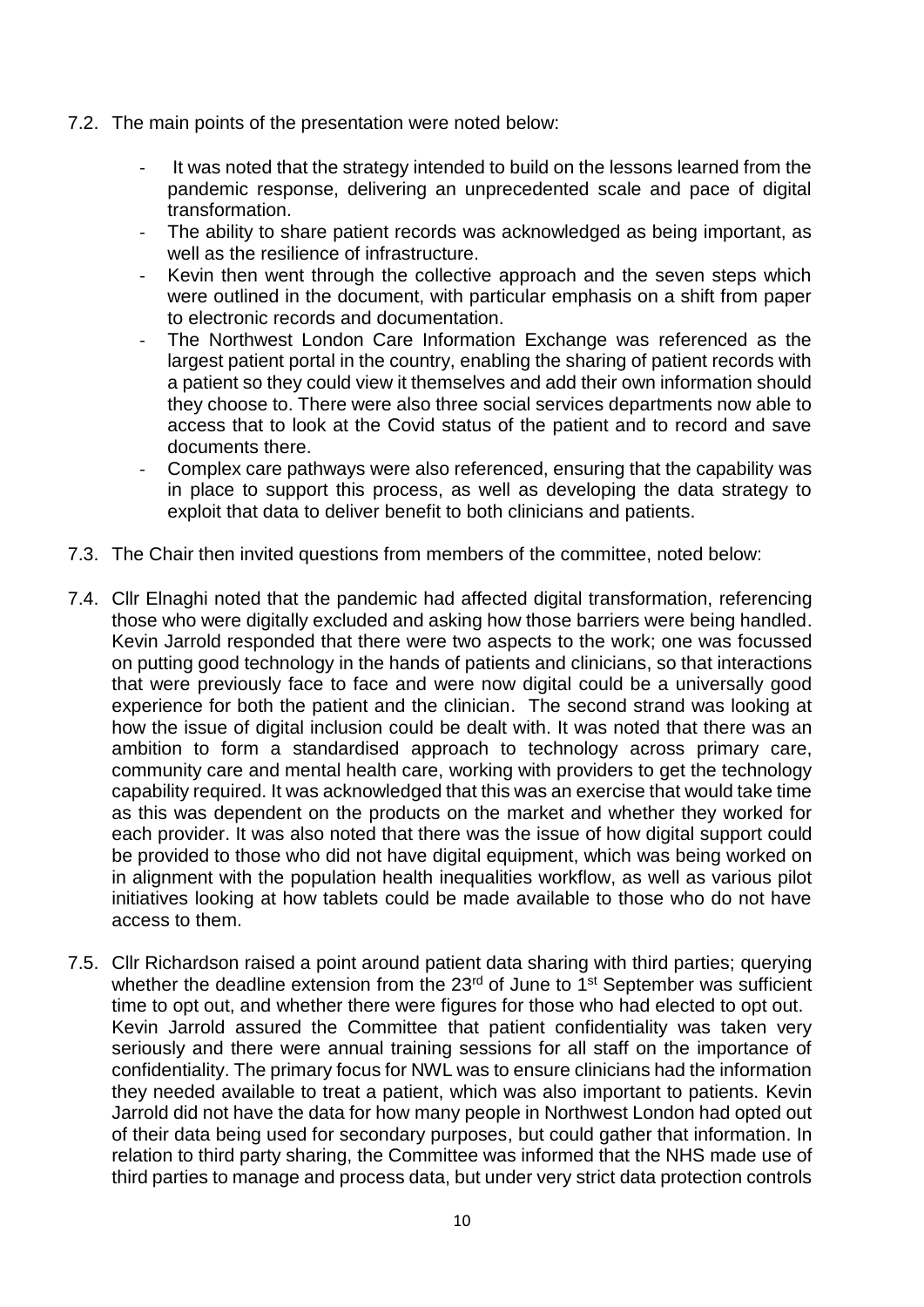where the NHS still remained the data controller, and there was a rigorous framework in place that only allowed third parties to use data when authorised.

- 7.6. Cllr Richardson followed up on the area of data protection and the use of private companies, noting that more detail on the rigorous framework for data protection would be welcomed. Kevin Jarrold advised that the NHS was not outsourcing to third parties but using third parties to provide them with tech solutions. Through these contracts with third parties, legal obligations were placed on how patient data was handled and processed. This was explained as existing within a national framework across the NHS, which was overseen by the Information Commissioner's Office. Dr Genevieve Small (Chair, Harrow CCG) added that, as a result of the digital support that needed to be provided to patients, some of that meant using third party software, for example text messages from GPs and the ability to upload photographs, and it was about a marriage between the proper safeguards and ensuring patients were given confidence that their data protection was important.
- 7.7. The Committee asked about the financial framework in which the ICS could deliver what they viewed as an ambitious and challenging plan. In terms of funding, Kevin Jarrold clarified that it was a challenge to prioritise investment areas. There was a whole national approach to level up across the NHS and address the fact that some areas had been able to invest in ways that others had not. The record for Northwest London had showed it had been very proactive in securing external funding in the past. The ICS were currently going through the process of working out the costs of the strategy which was difficult to predict due to the fact the digital capacity required was not yet fully developed.
- 7.8. The 'GP at hand' initiative was then moved on to, with Cllr Richardson querying the lessons learnt. Lesley Watts (Chief Executive NWL ICS; Chief Executive of Chelsea and Westminster NHS Foundation Trust) highlighted that 'GP at hand' was a national contractor for primary care services and the funding issues were now resolved on that. She noted that there were reservations but the feedback from patients had been positive. It was acknowledged that 'GP at hand' had acted as a fantastic accelerant of the way that patients were looked after, and some of the techniques the initiative used had been utilised during the Covid-19 pandemic. ICS colleagues reminded the Committee that GP at Hand had been a national conversation but felt NWL had reaped the benefits of it.
- 7.9. Cllr Shah asked how the NHS digital strategy could link with the digital process within health and social care, so that patients received seamless care. Kevin Jarrold answered that this was a really important part of the agenda and the handoff between health and social care was key. Through the NWL Care and Information Exchange, facilities had put in place to enable social care colleagues to access patient records where the patient had authorised this, which was up and running across three boroughs. The ICS were keen to role that out across NWL. Kevin Jarrold highlighted that there was an opportunity for improved collaboration with health and social care on digital strategy and the ICS would be happy to work closer with health and social care colleagues for better insights of when new initiatives, such as IT solutions, were being implemented.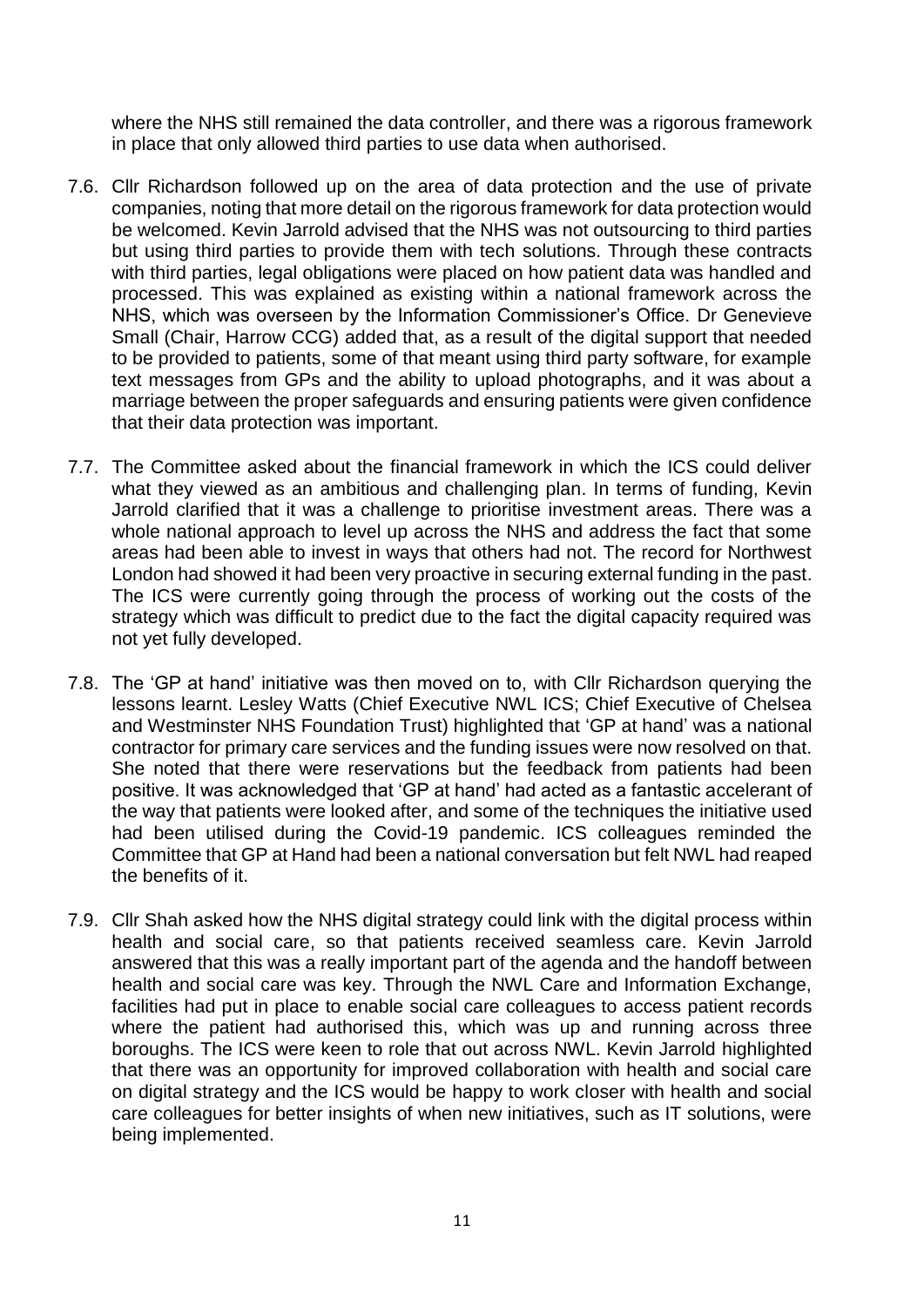- 7.10.The Chair drew the discussion to a close by asking what risks and opportunities had been identified as the planning and preparation for the digital strategy moved forward. Kevin Jarrold answered that there was fantastic opportunity to improve both the patient and clinician experience through digital capabilities, which was the driving force behind the plan. The challenges were highlighted as being around the technical capabilities and funding that was available, as well as keeping patient data secure. The committee were updated that the implementation of a single electronic patient record to be used across all four of the acute trusts was close to completion. This would mean that a clinician in any of those hospitals would be looking at the same record and able to share that record, which was a significant step forward. In the future there was an optimism that the risks identified could be mitigated and managed.
- 7.11.There were several requests for information raised during the discussion, recorded as follows:
	- 1. For NHS colleagues to provide the committee with information about the data protection protocols referred to at the September meeting.
	- 2. For NHS colleagues to provide the committee with further details of the work being undertaken to reduce digital exclusion.
	- 3. For NHS colleagues to provide the committee with further information on the progress of the digital strategy as it moves into implementation including the prioritisation of investment.
	- 4. For NHS colleagues to provide the committee with a finance update including costings/funding streams.

## **8a. JHOSC WORK PROGRAMME UPDATE**

The following topics were raised as items that the Committee would like to scrutinise:

- The Estates Strategy
- Workforce
- Mental Health Strategy
- ICS Update (standing item) Financial Challenges Update/An update on service demand, conveyancing and response times as hospitals move through the Autumn/Winter, update on Mount Vernon Cancer Service move; update on St Mark's Hospital services; update on palliative/end of life care.
- Acute Strategy

#### **8b. WORK PROGRAMME MEETING ARRANGEMENTS 2021-22**

The Chair stated that the next meeting would be hosted by LB of Harrow. It was also agreed that the meeting on 9 March 2022 would be hosted by Westminster City Council.

#### **9. ANY OTHER URGENT BUSINESS**

None.